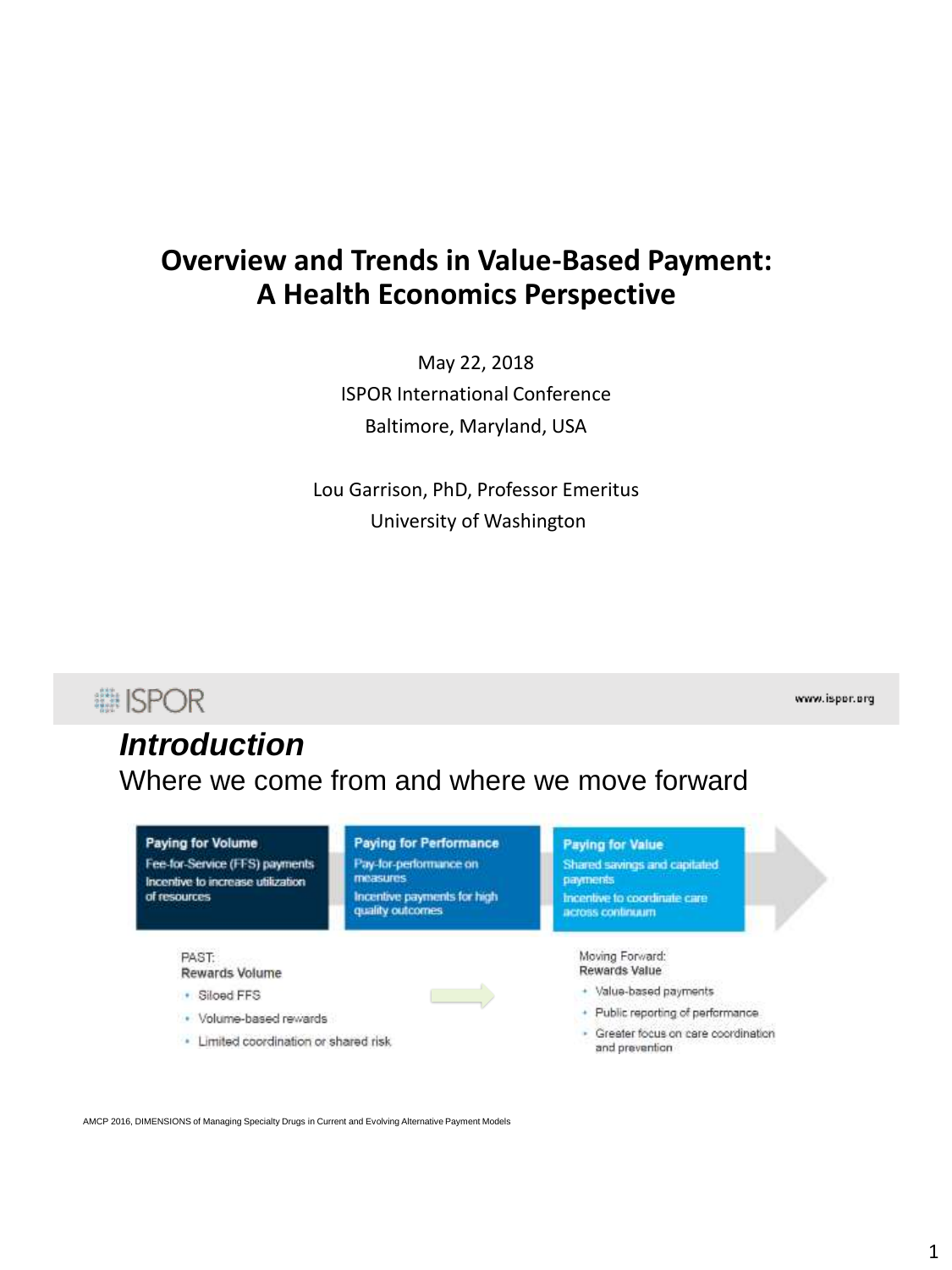# **Setting the Stage—Outside and Parallel Trends**

- What is value?
- Growth of HTA and ISPOR
- Trends in PBRSAs
- Pricing challenges and value frameworks

# **What is "Value"?**

- From an economic perspective:
	- Value is what someone is (actually) willing to pay or forgo to obtain something (opportunity cost)
- Implications:
	- Varies *across individuals*, *across indications* for the same medicine, and *dynamically over time* (as more evidence becomes available and competitors emerge).
	- Difficult to measure in health care because of insurance
	- In principle, we would ask a plan member about their willingness to pay the incremental insurance premium (or taxes). In practice, the amount is too small to be estimated reliably.

4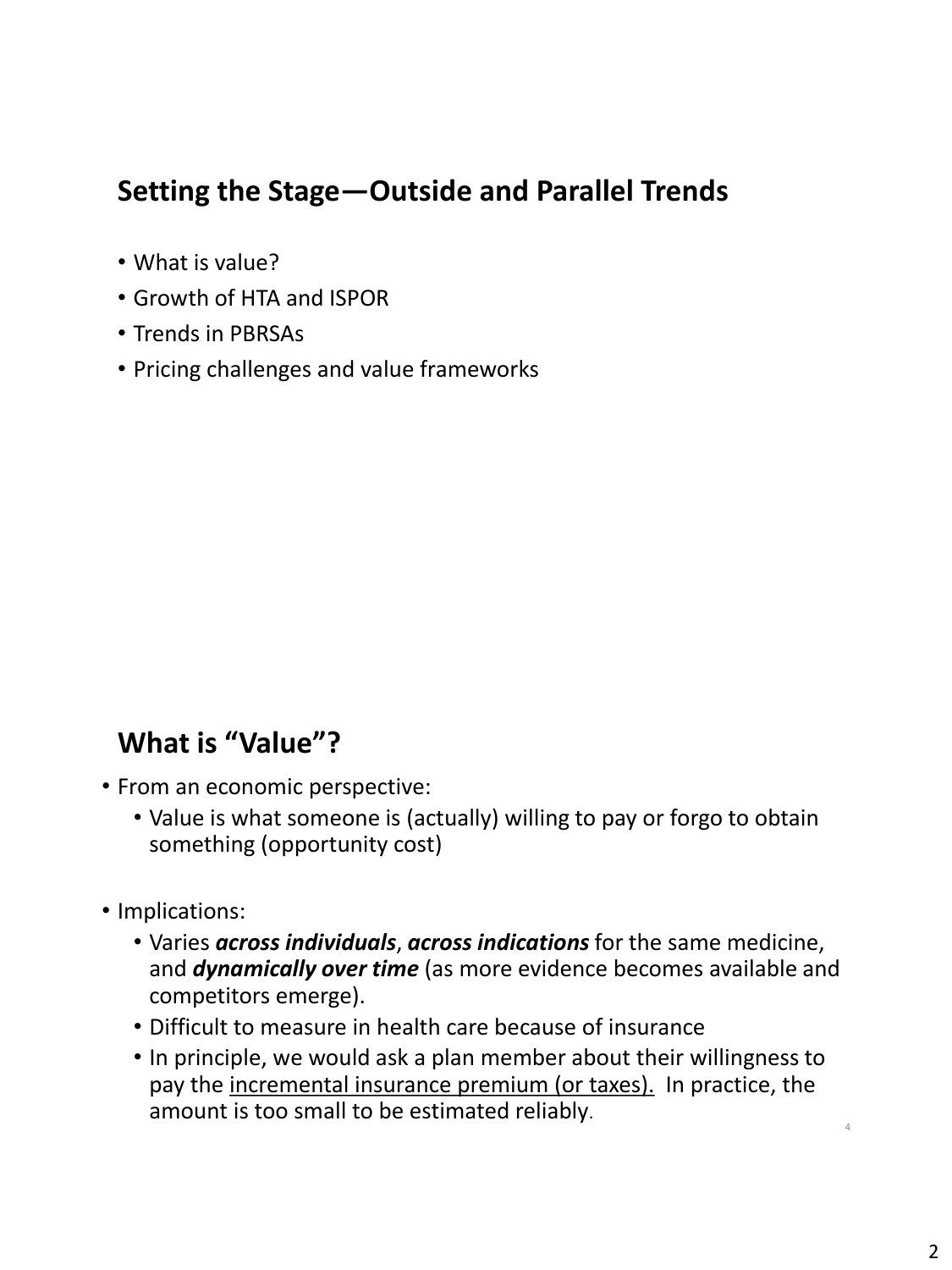# **Defining Economic Value for Health Technology Assessment**



### **What is "economic value"?**

- "Value"= what fully informed patients would be willing to pay (WTP) for a new medicine based on:
	- 1) any cost-savings,
	- 2) life years gained (LYs),
	- 3) improvements in quality of life or morbidity

*(2+3)Quality-adjusted life years (QALYs) Cost-per-QALY gained = "cost-utility analysis"*

5

5

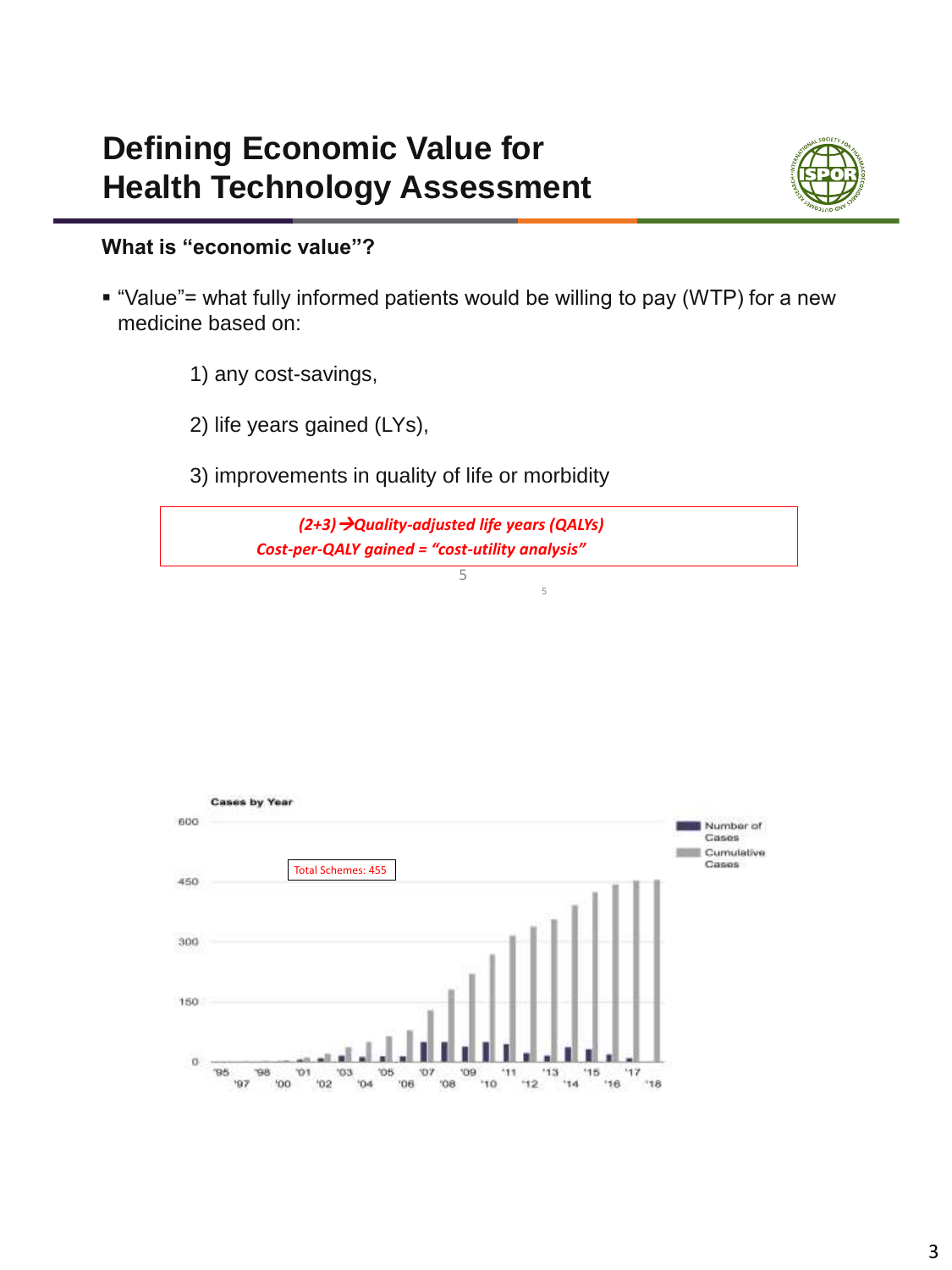

## **PBRSA Taxonomy**



8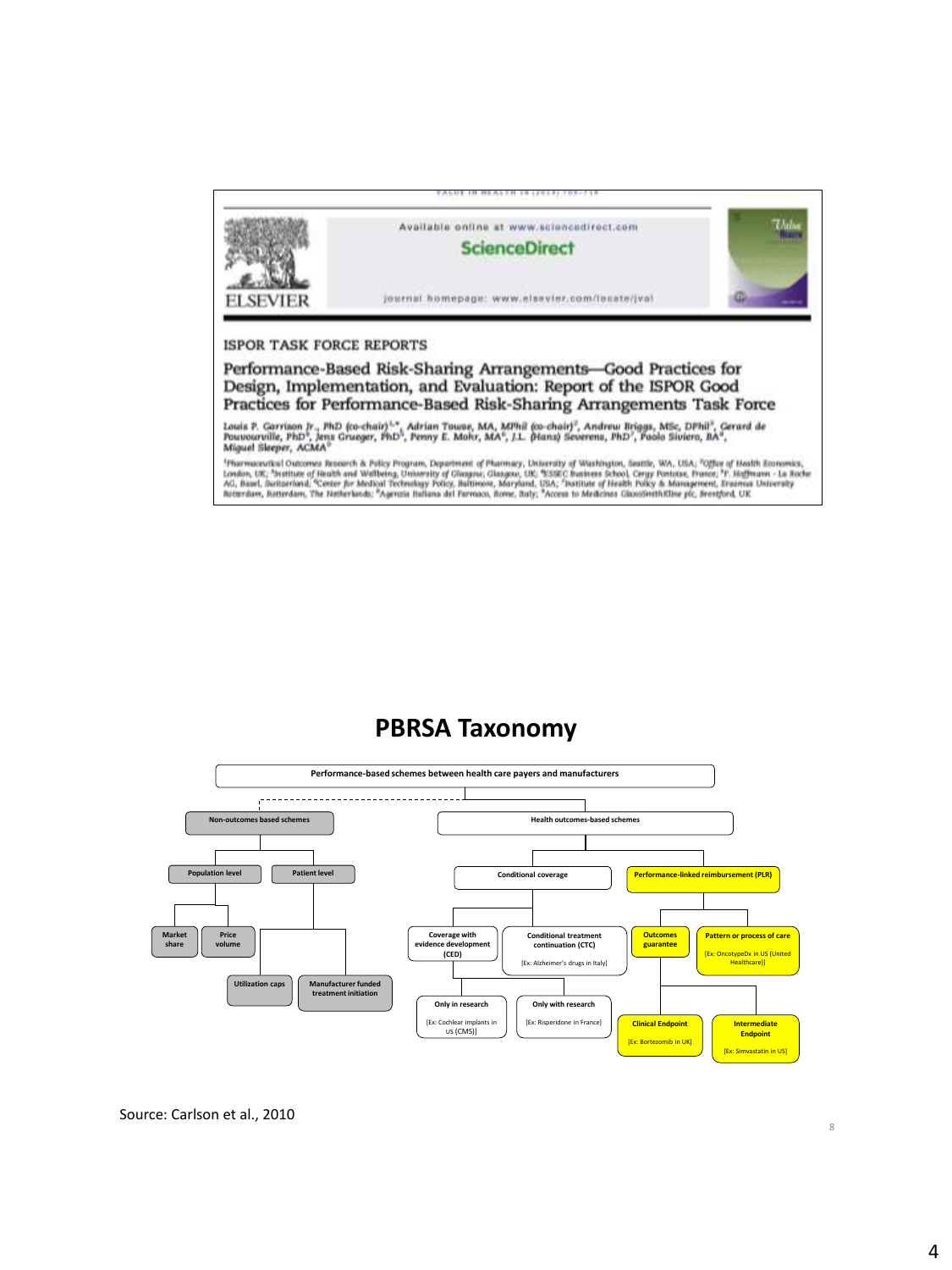

### Private Sector Risk-Sharing Agreements in the United States: Trends, Barriers, and Prospects

Louis P. Gemisson, Jr, PhD; Josh J. Carlson, PhD; Preeti S. Bajaj, PhD; Adrian Towae, MA, MPhil; Peter J. Neumann, ScD; Sean D. Sulfivan, PhD; Kimberly Westnich, MA; and Robert W. Dubois, MD, PhD

#### **ABSTRACT**

Objectives: Risk-strating agenements (SSAs) between drug<br>marriarchivers and payers and payers are deliverative to maximize the<br>maximization of payers are utilization of modical products. These<br>maximization for our generat

Study Devige: To understand current inseds, success factors, and<br>challenges in the use of RSAs, we conducted a movem of RSAs,<br>milensess, and a survey to understand soy statementers' experience<br>ances and expectations for RS ances are superly<br>those for FRIA-in the US private section, when the state of MSA were<br>assumed uning a distinguished in the state system of RSA were assumed uning<br>a distinguished of RSAs. We also concluded in -display wit

The United States is committed and parameter and maximum of the United States.<br>The United States and the control of the United States in the United States in the United States of the United States in the United States in

### **Key findings:**

- Lots of interest and talk by manufacturers
- Substantial implementation barriers
	- Need better data systems
	- Costs of negotiation
- More interest in financially-based RSAs
- Shift incentives? ACOs and government subsidies?

### Figure 4. Potential Barriers to RSA Use in the **United States**

- Significant additional effort required to establish/execute 1. RSAs (eg, compared to traditional rebates/discounts)
- 2. Challenges in identifying/defining meaningful outcomes
- 3. Challenges in measuring relevant real-world outcomes
- 4. Data infrastructure inadequate for measuring/monitoring relevant outcomes
- 5. Difficulty in reaching contractual agreement (eg, on the selection of outcomes, patients, data collection methods)
- 6. Implications for federal (Medicald) best price
- 7. Payer concerns about adverse patient selection
- 8. Fragmented multi-payer insurance market with and significant patient switching among plans
- 9. Challenges in assessing risk upfront due to uncertainties in real-world performance
- 10. Lack of control over how product will be used
- 11. Significant resources and/or costs associated with ongoing adjudication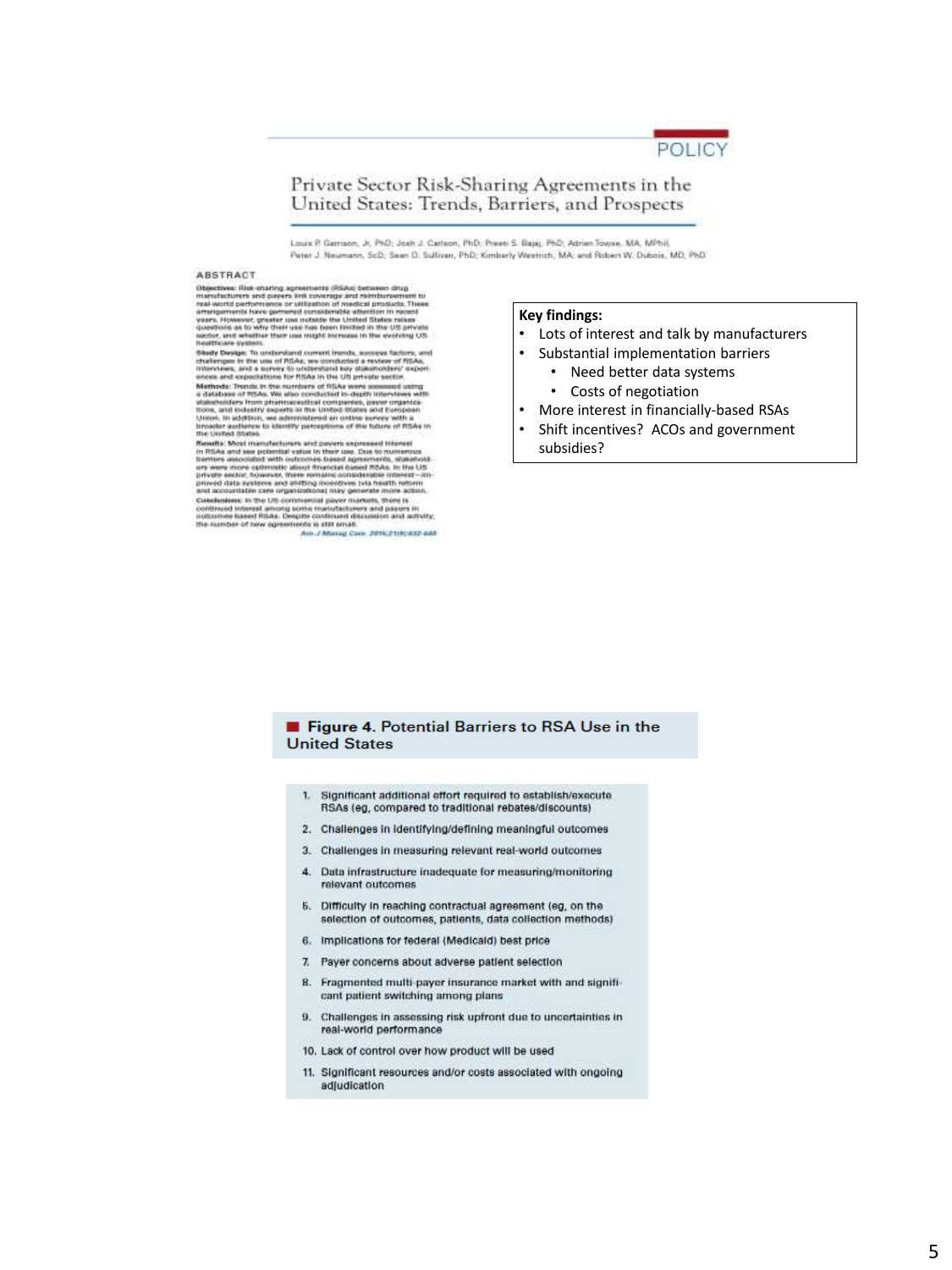

Figure 5. Survey Findings of Top Barriers to the Use of RSAs in the **United States** 

# **Key U.S. Value Frameworks to date**

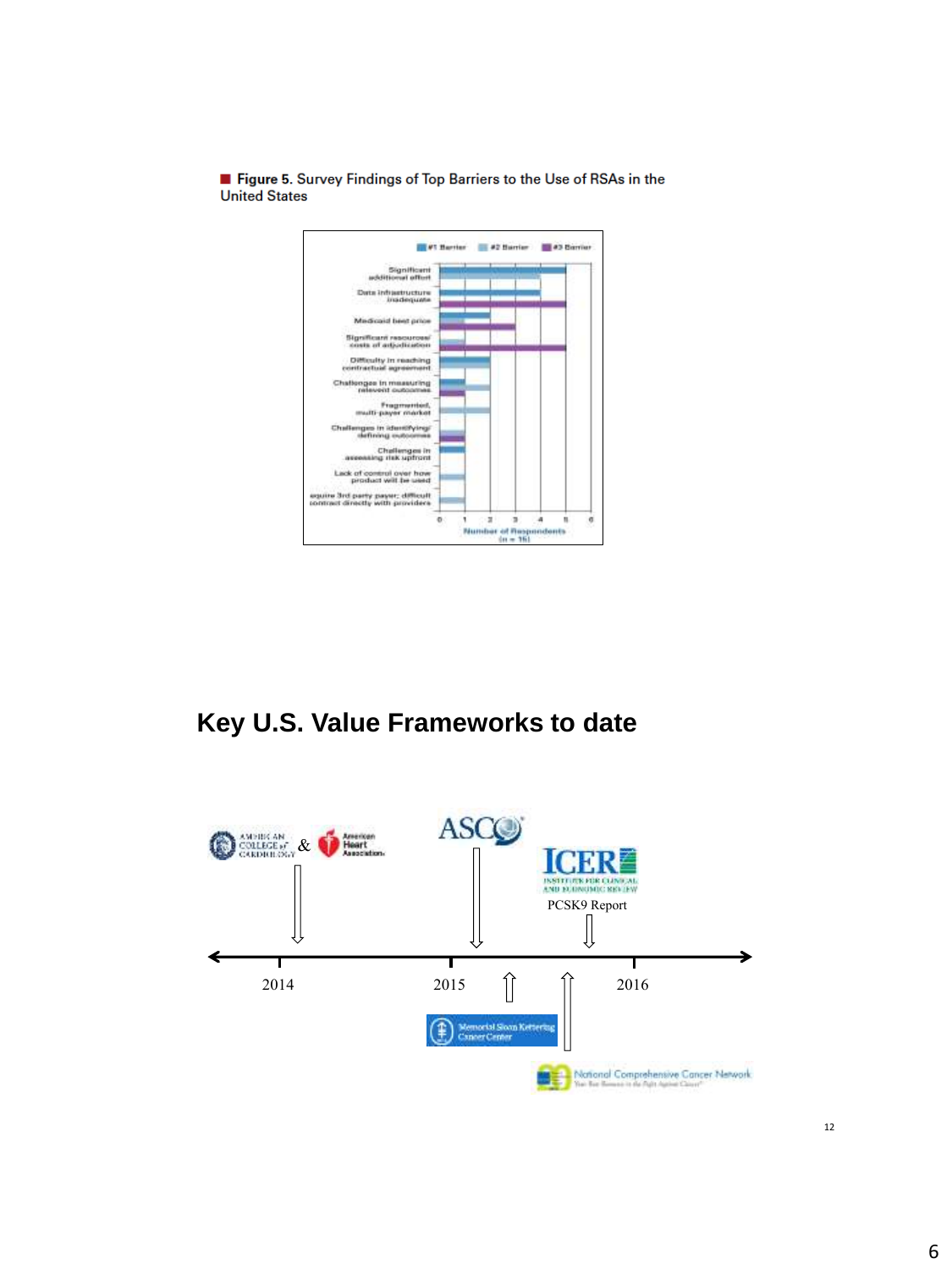# **ISPOR Initiative on US Value Assessment Frameworks STF Final Report. Feb. 2018**



# **Working Premise**



*Source: STF Final Report [1], ViH, Feb. 2018*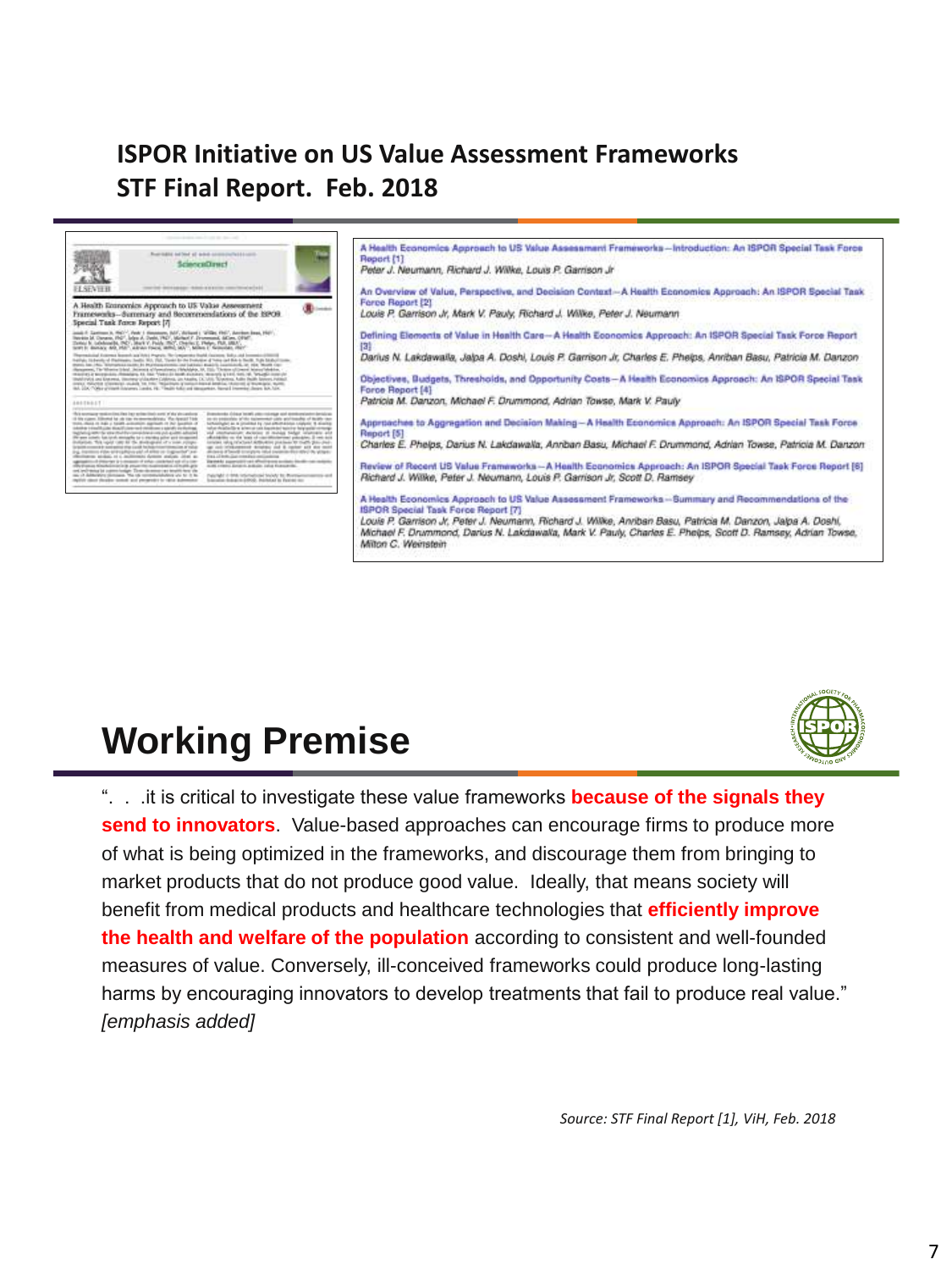# **Decision Contexts and Value Frameworks**



*Source: STF Final Report, Section 2 (Garrison, Pauly, et al, Value Health, Feb. 2018)*

## **The Gospels**

### **Resource allocation decisions: incremental cost per QALY gained**

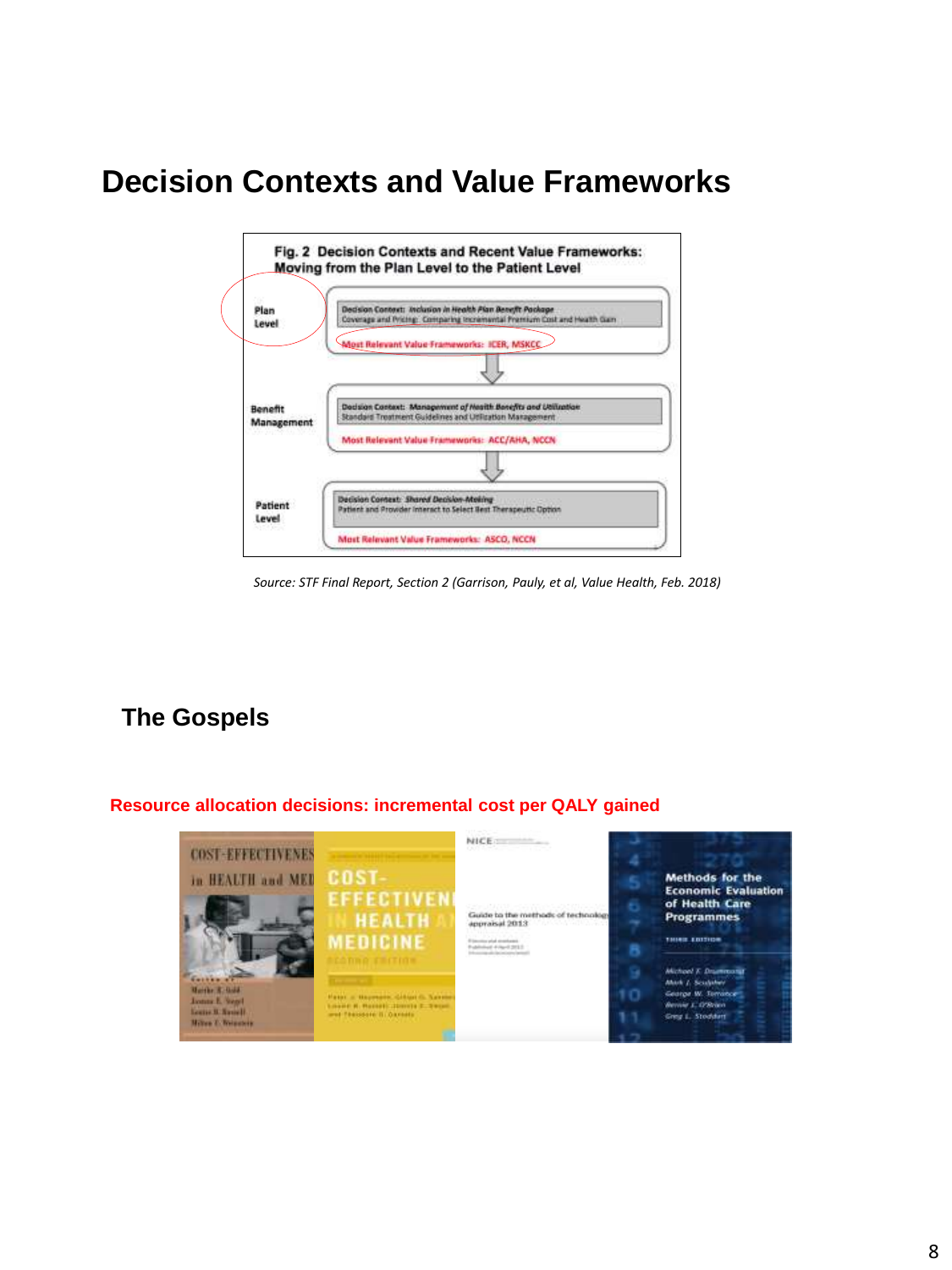# **Second-Panel Volume: Impact Inventory (October 2016)**



| <b>The Association</b><br><b>Security</b> | FOR THE R. P. LEWIS CO., LANSING MICH.<br>OUR LINNARY WRITIN AUCT ANOW WRITING OF<br>PERMITTENED | Increased in This<br><b>Beference Case Analysis</b><br>Poste, Personnialve? |           | <b>Nickled All</b><br>Seaton at |
|-------------------------------------------|--------------------------------------------------------------------------------------------------|-----------------------------------------------------------------------------|-----------|---------------------------------|
|                                           |                                                                                                  | <b>Filterit&amp; Cane</b><br><b>Security</b>                                | Sectional | Evenience:                      |
| <b>Dennet Health Care Server</b>          |                                                                                                  |                                                                             |           |                                 |
| 144,0600<br><b>ISSUED</b>                 | Health cell pole and in Helman                                                                   |                                                                             |           |                                 |
|                                           | LUXURATY ITECTS                                                                                  | □                                                                           | □         |                                 |
|                                           | Hinghtty asket led igaining july 250 APRATOL                                                     | a                                                                           | ▭         |                                 |
|                                           | Other health afterns log, salating events:<br>and terrorstary transmissions of collections;      | $\Box$                                                                      | $\Box$    |                                 |
|                                           | <b>Blocking casts</b>                                                                            |                                                                             |           |                                 |
|                                           | Field For try-thirds partly payms.                                                               | □                                                                           | ▭         |                                 |
|                                           | TOO ED-DS passed in a of packet.                                                                 | □                                                                           | □         |                                 |
|                                           | Flatoni Hilarini tredical climini (paper):<br>Artificial Sela                                    | Ö                                                                           |           |                                 |
|                                           | Fuldable anticipated dwells all variety ballyment.<br>and partners of                            | Ħ                                                                           | Ħ         |                                 |
| INSURAL HANNA Cavic Soutier               |                                                                                                  |                                                                             |           |                                 |
| 144,0001                                  | Fundami, rámor texter.                                                                           | ш                                                                           | □         |                                 |
|                                           | Unalpiet canagilism itimes comp-                                                                 | ш                                                                           | □         |                                 |
|                                           | <b><i>Itamagertakids casts</i></b>                                                               | had.                                                                        | b         |                                 |
|                                           | Non-Kisakk Care Sucress (with an angeles at passible rank).                                      |                                                                             |           |                                 |
| <b>Financial Electric</b>                 | Ludrez Huarkers last entage book                                                                 | hot.                                                                        | ▭         |                                 |
|                                           | Costs of armount local peacher brothy than to lilliness.                                         | <b>And</b>                                                                  | a         |                                 |
|                                           | Clear of poscor-assessed Hausehold productive?                                                   | hos.                                                                        | $\Box$    |                                 |
| <b>Carbushption</b>                       | Further commercials unitakened to bounty                                                         | <b>bid</b>                                                                  | O         |                                 |
| Social Services                           | Creat of social services as part of intermedies:                                                 | bob.                                                                        | $\Box$    |                                 |
| 2 sepai en<br>Criminal Access             | Number of crimes related to interestion.                                                         | <b>Now.</b>                                                                 | o         |                                 |
|                                           | Clost of colones intuited to innovanities.                                                       | Aid.                                                                        | $\Box$    |                                 |
| <b>Triangless</b>                         | impact of information on solar situate<br>at knowledge in populations.                           | NA                                                                          | ▭         |                                 |
| <b>INSURANCE</b>                          | Case of breakfairship aid factor trackwyringers.<br>cities, instrumenting terails at animals     | to a                                                                        | o         |                                 |
| <b>Ecological Avenue</b>                  | PERMITTION OF EDITE WANTS GERARDED BY<br><b>Entrepreneurs</b>                                    | kat.                                                                        | t         |                                 |
| Online: Capacifich                        | Christi Interacts                                                                                | hok.                                                                        | ▭         |                                 |

**Recommendation I: Be explicit about decision context and perspective in value assessment frameworks.**



- **1. No single value assessment framework captures everything.**
- 1. For **societal and health plan resource allocation decisions (**coverage/ reimbursement), **perspective should reflect those who pay for care** (e.g.,enrollees, employees, taxpayers).
- **2. Well-designed patient-level frameworks can help guide shared decision making for treatment choices**
- 1. No single value assessment framework can simultaneously reflect multiple decision contexts and the perspectives of the patient, the health plan, or society as a whole. Thus, it is important for any framework to clearly articulate the value construct it represents and the perspective and decision context in which it is to be used, and to be well validated and reliable within that construct and context.
- 2. For societal and health plan resource allocation decisions, including coverage and reimbursement decisions, the perspective used should reflect, at a minimum, those who ultimately pay for care, including, for example, enrollees, employees, and taxpayers.
- 3. Well-designed patient-level frameworks can help guide shared decision making for treatment choices among the clinically appropriate options that have been approved for coverage so that patients and their providers can consider and weight factors most relevant to patient preferences and constraints.

*Source: STF Final Report Section 7 (Garrison, Neumann, et al, Value Health, Feb. 2018)*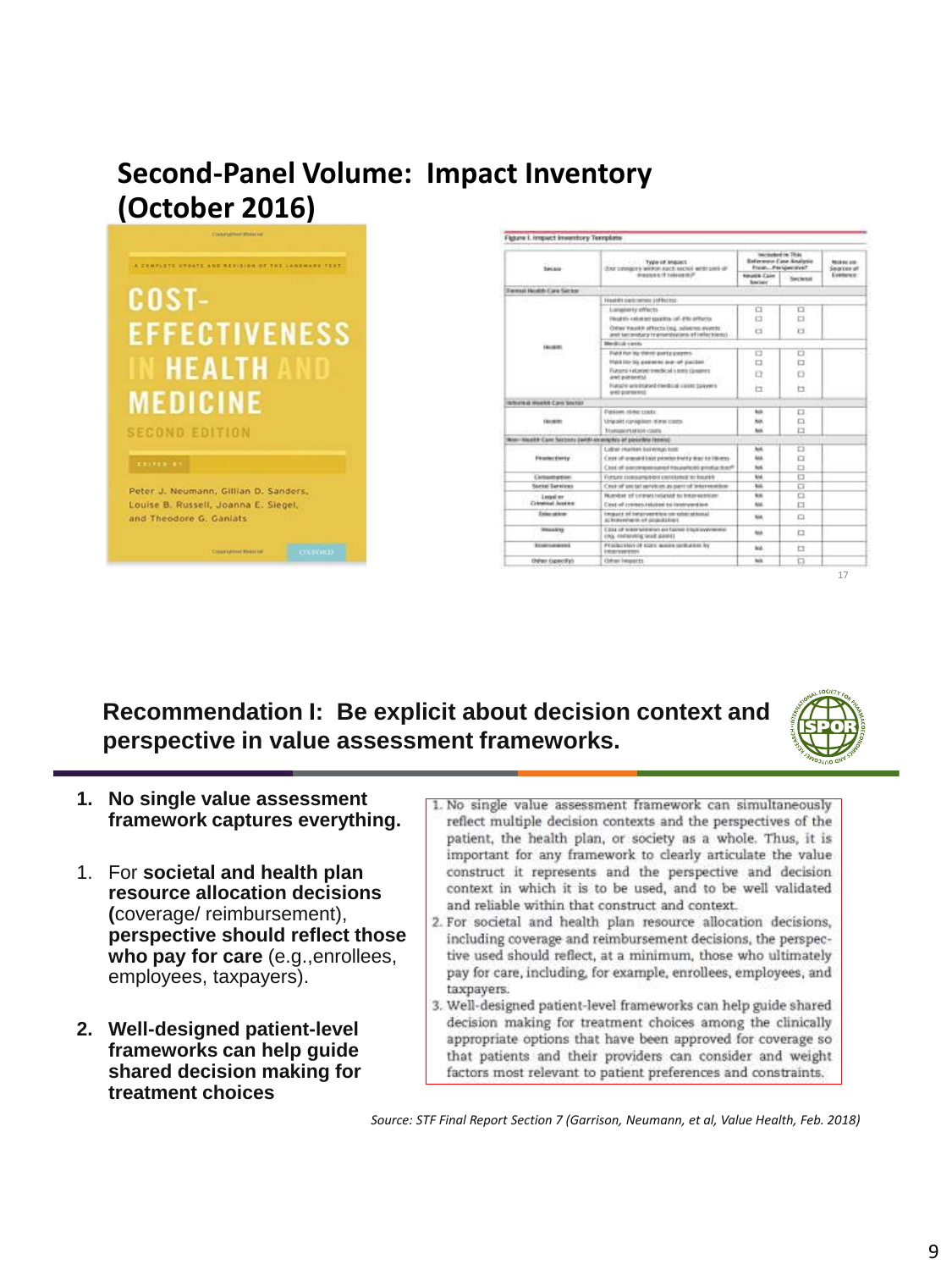**Recommendation II: Base health plan coverage and reimbursement decisions on an evaluation of the incremental costs and benefits of healthcare technologies as is provided by cost-effectiveness analysis.**



**1. Cost-per-QALY analyses have strengths and limitations**

2. Frameworks that **focus on coverage/reimbursement** should **consider cost per QALY, as a starting point**

**3. Consider elements not normally included in CEAs (e.g.,** severity of illness, equity, risk protection) but **more research needed**.

- 1. A central tenet in economics is to compare incremental costs and benefits in decision making. CEA and, in particular, costper-QALY analysis have many demonstrated strengths-and some recognized limitations; they are well established in health economics and used by decision makers in health systems worldwide.
- 2. Value assessment frameworks that focus on health plan coverage and reimbursement decisions should consider CEAs, as measured by cost per QALY, as a starting point to inform payer and policymaker deliberations. In many instances, the cost-per-QALY metric can serve well as the core component of these assessments.
- 3. Elements of costs and benefits not normally included in CEA that affect individual well-being (such as severity of illness, equity, and risk protection) may be relevant for some health plan decisions; more research is, however, needed on how best to measure and include them in decision making.

*Source: STF Final Report Section 7 (Garrison, Neumann, et al, Value Health, Feb. 2018)*